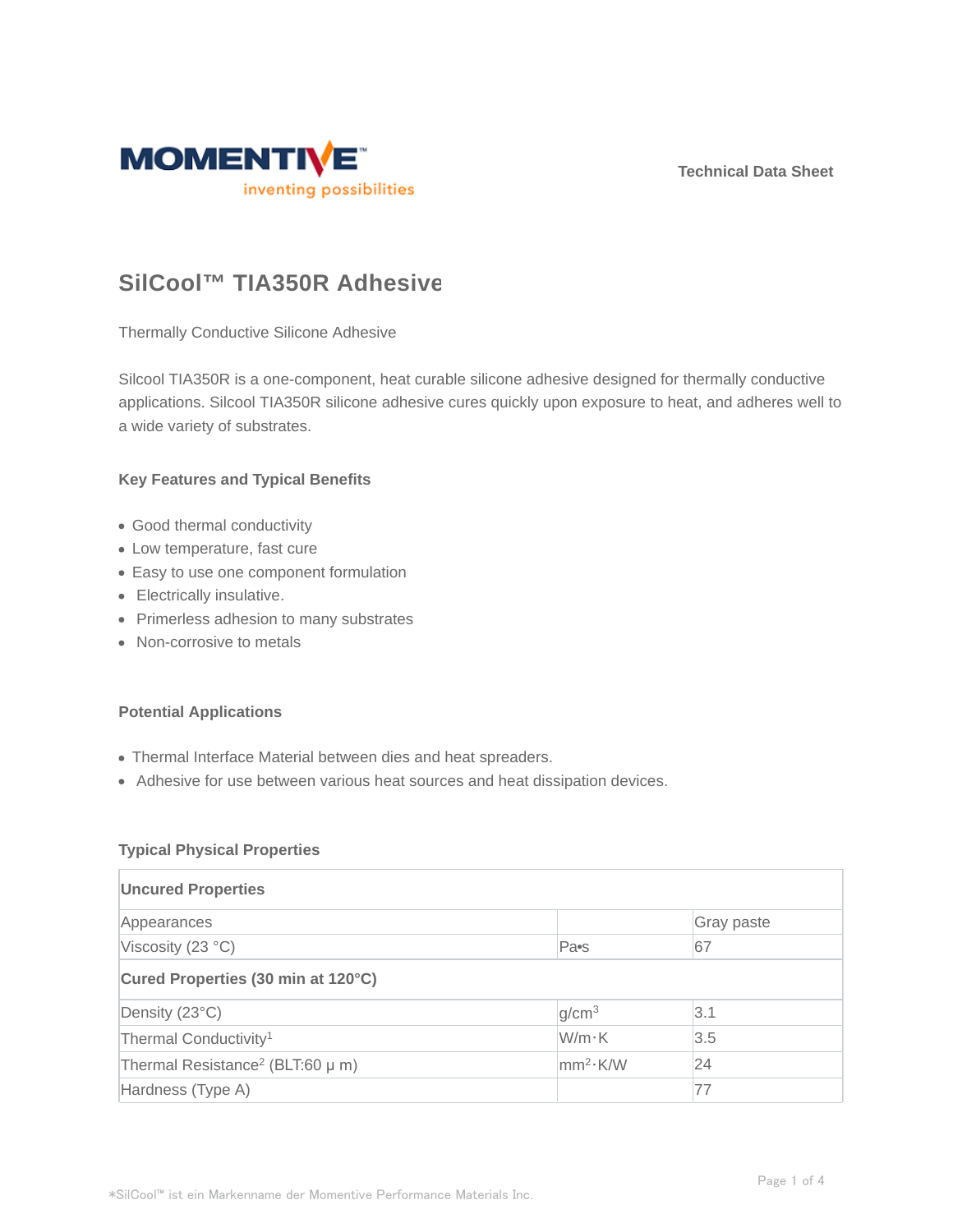| Tensile Strength               | <b>MPa</b>   | 1.6          |
|--------------------------------|--------------|--------------|
| Elongation                     | $\%$         | 20           |
| Adhesion Strength <sup>3</sup> | <b>MPa</b>   | 1.0          |
| <b>Volume Resistivity</b>      | $MO \cdot m$ | $4.8x10^{6}$ |
| Dielectric Strength            | kV/mm        | 20           |

1: Hot Wire Method 2: Laser flash method 3: Al/Al (lap shear)

Typical properties are average data and are not to be used as or to develop specifications.

#### **Initial Characteristics**



Test data. Actuals may vary.

#### **General Guidelines**

Materials such as water, sulfur, nitrogen compounds, organic metallic salts, phosphorus compounds, etc. contained in the surface of the substrate can inhibit curing. A sample patch should always be conducted before proceeding to determine compatibility.

- All parts should be as clean and dry as possible prior to application.
- Wear eye protection and protective gloves as required when handling this product.
- Maintain adequate ventilation in the work area at all times.

While the typical operating temperature for silicone materials ranges from -45°C to 200°C, the long-term maintenance of its initial properties is dependent upon design related stress considerations, substrate materials, frequency of thermal cycles, and other factors.

#### **Storage**

Store at cool temperature ( <5°C) to prevent viscosity increase. When returning to room temperature,

allow the contents to return to room temperature before opening the container to avoid condensation.

• Keep out of the reach of children.

#### **Patent Status**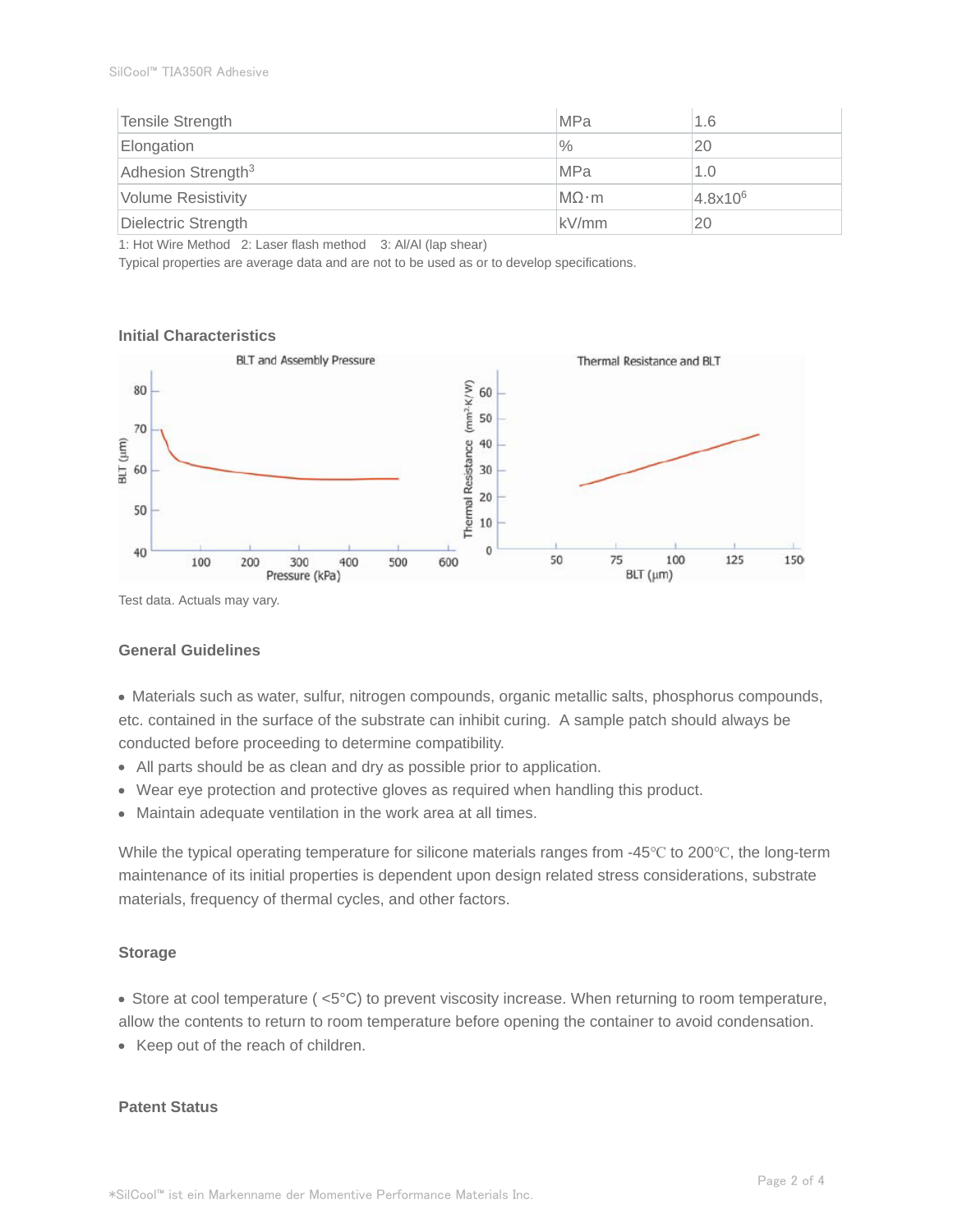Nothing contained herein shall be construed to imply the nonexistence of any relevant patents or to constitute the permission, inducement or recommendation to practice any invention covered by any patent, without authority from the owner of the patent.

#### **Product Safety, Handling and Storage**

Customers should review the latest Safety Data Sheet (SDS) and label for product safety information, safe handling instructions, personal protective equipment if necessary, emergency service contact information, and any special storage conditions required for safety. Momentive Performance Materials (MPM) maintains an around-the-clock emergency service for its products. SDS are available at www.momentive.com or, upon request, from any MPM representative. For product storage and handling procedures to maintain the product quality within our stated specifications, please review Certificates of Analysis, which are available in the Order Center. Use of other materials in conjunction with MPM products (for example, primers) may require additional precautions. Please review and follow the safety information provided by the manufacturer of such other materials.

#### **Limitations**

Customers must evaluate Momentive Performance Materials products and make their own determination as to fitness of use in their particular applications.

## **Contact Information** Email commercial.services@momentive.com

## **Telephone**

| <b>Americas</b> | <b>Latin America</b> | <b>EMEAI- Europe, Middle</b><br>East, Africa & India | <b>ASIA PACIFIC</b> |
|-----------------|----------------------|------------------------------------------------------|---------------------|
| +1 800 295 2392 | <b>Brazil</b>        | <b>Europe</b>                                        | China               |
| Toll free*      | +55 11 4534 9650     | +390510924300                                        | 800 820 0202        |
| +704 805 6946   | Direct Number        | Direct number                                        | Toll free           |
| Direct Number   |                      |                                                      | +86 21 3860 4892    |
|                 |                      |                                                      | Direct number       |
| *All American   | <b>Mexico</b>        | India, Middle East & Africa                          | Japan               |
| countries       | +52 55 2169 7670     | + 91 44 71212207                                     | +81 3 5544 3111     |
|                 | Direct Number        | Direct number*                                       | Direct number       |
|                 |                      | *All Middle Eastern countries,                       | Korea               |
|                 |                      | Africa, India,                                       | +82 2 6201 4600     |

For literature and technical assistance, visit our website at: www.momentive.com

### **DISCLAIMER:**